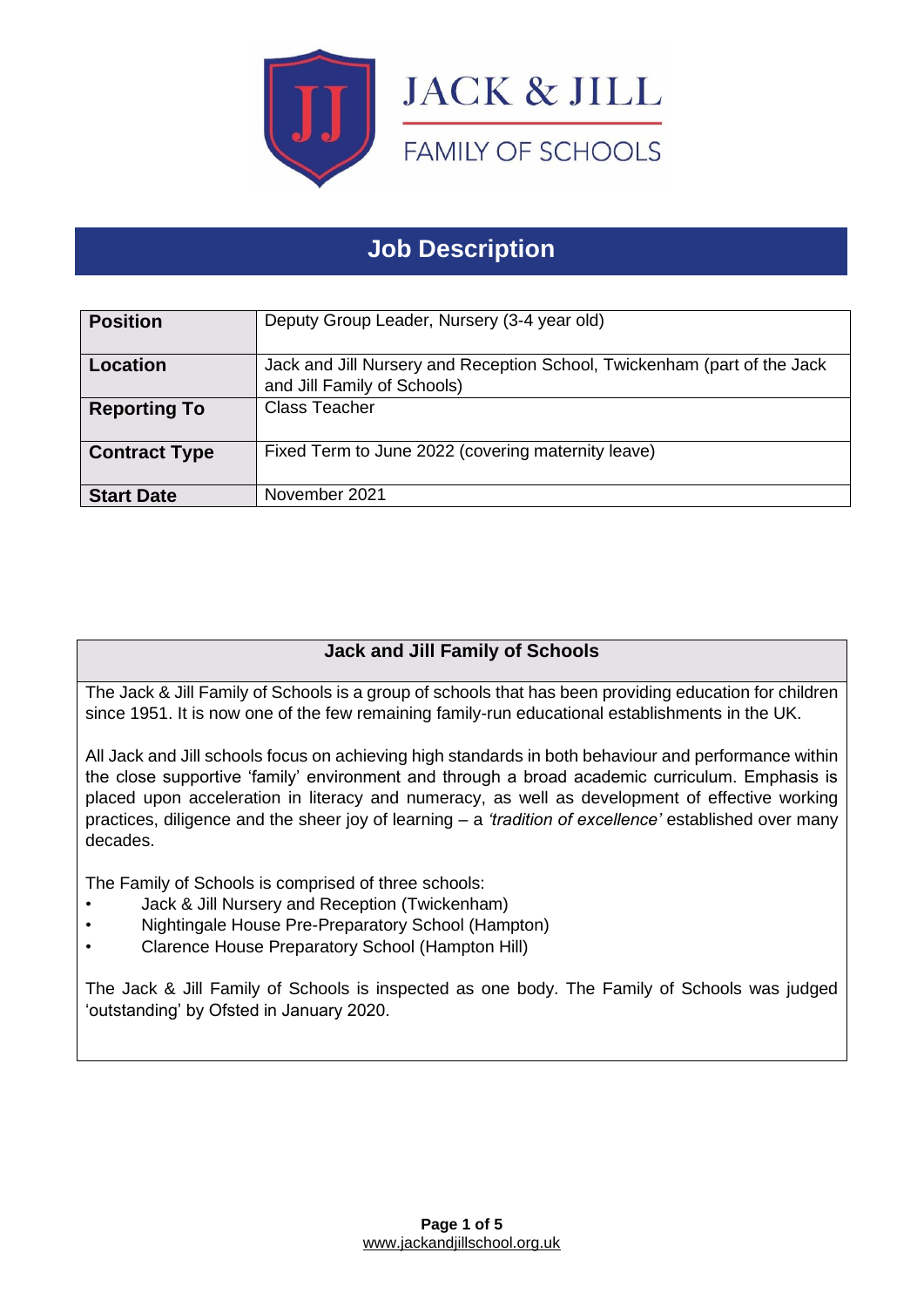## **Safeguarding**

The Jack & Jill Family of Schools is committed to safeguarding and promoting the welfare of all stakeholders. To meet this responsibility, we follow a rigorous selection process. All successful candidates will be subject to an enhanced Disclosure and Barring Service check.

#### **Structure Chart**

Principal ! Deputy Principal ! Class Teacher ! Deputy Nursery Group Leader

#### **Purpose of Role**

The post holder will support the Class Teacher in the planning, teaching, assessing and evaluating quality nursery learning experiences and manage behaviour in accordance with agreed School procedures.

To work alongside the other Early Years professionals and provide an inspirational, fun and broad nursery curriculum that reflects the School's ethos and promotes a life-long love of learning, whilst also promoting equality of opportunity for all pupils so that their potential is encouraged and developed.

The Deputy Group Leader play a full part in the life of the School, participating in any meetings reasonably arranged for any relevant purpose, and attending and participating in all school events.

The post holder will undertake supervisory duties as reasonably required, including registration of pupils, supervision of pupils and provision of relief cover for absent colleagues.

### *Job Content*

*This job description may be amended at any time following discussion between the line manager and the member of staff to meet the requirements of the Family of Schools*

#### **1. Planning, Teaching and Class Management**

Model best practice and provide effective high-quality learning experiences which enables all pupils to achieve their maximum potential.

Assist in the planning of activities to achieve progression through:

- Identifying clear learning objectives and how they will be taught and assessed.
- Providing clear structure for activities and lessons maintaining pace, motivation and challenge
- Setting tasks which challenge pupils and ensure high levels of interest.
- Allowing for creativity and fun and best use of available time.
- Selecting appropriate learning resources and strategies, using a variety of learning strategies which involve planned adult intervention, first-hand experience, music and play.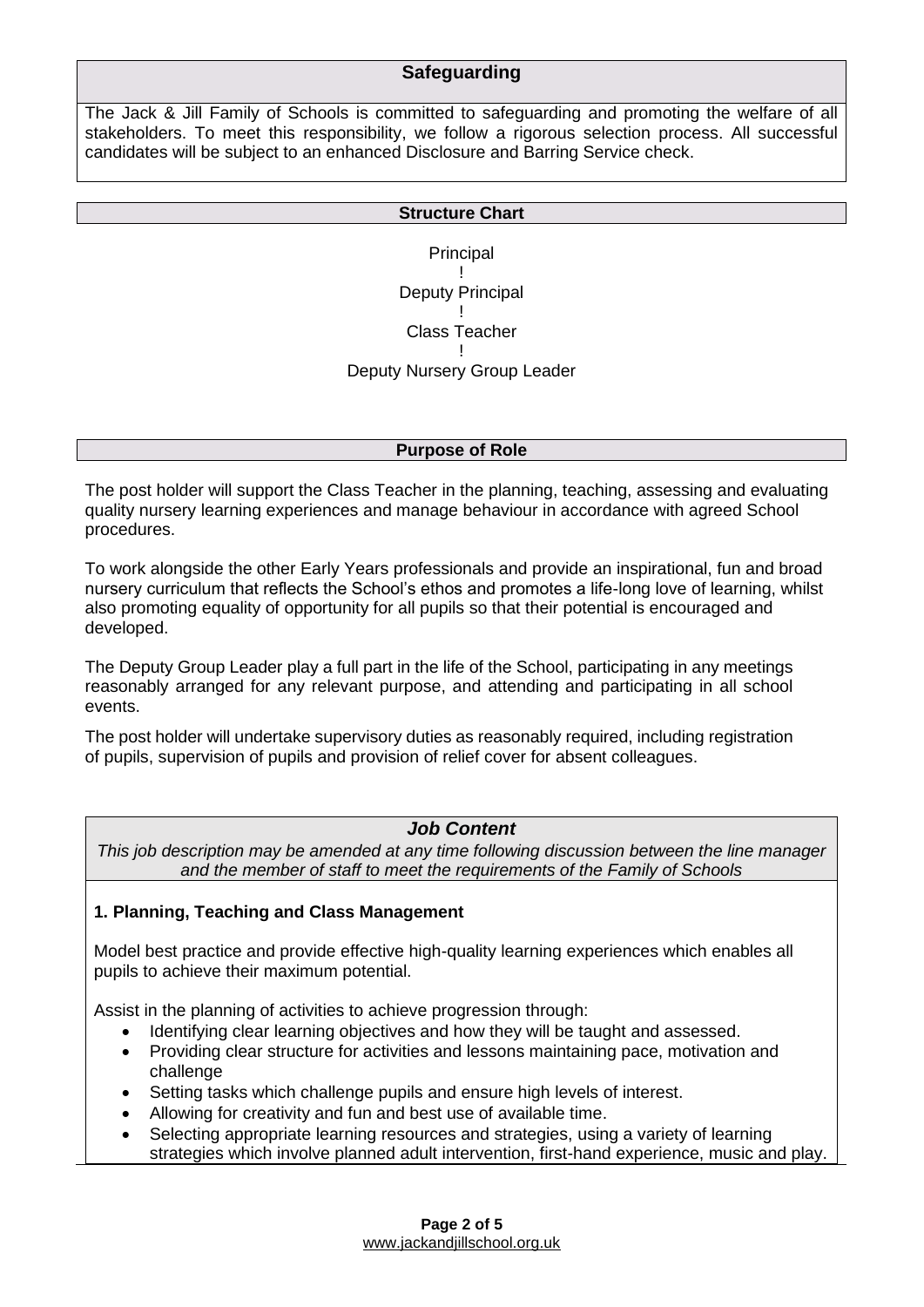• Encouraging pupils to listen attentively, think and talk about their learning, develop selfcontrol and independence, concentration and perseverance.

Manage pupil behaviour in accordance with agreed school procedures.

## **2. Monitoring, Assessment, Recording and Reporting**

Assist the Class Teacher to ensure effective assessment, recording and reporting on progress. Evaluate how well learning objectives have been achieved and own teaching critically to improve effectiveness.

Support the Class Teacher to assess and record pupils' progress systematically and keep records to check work is understood and completed, monitor strengths and weaknesses to inform planning and recognise level at which the pupils are achieving. Maintain wow books and support the Class Teacher to oversee quality across the group.

Identify pupils requiring special attention and follow School processes to provide appropriately for children with additional needs.

Preparation and presentation of informative reports to parents.

## **3. Curriculum Development**

Working with the other Early Years professionals, provide a broad and balanced curriculum, including innovative approaches to enrich the learning experiences of all pupils.

Contribute to ideas for the curriculum for the whole Family of Schools.

## **4. Quality Assurance**

Assist the Class Teacher to ensure the effective operation of quality control systems. Manage the space and equipment efficiently, according to agreed procedures. Contribute to the maintenance of a safe, clean, and secure environment for pupils.

## **5. Safeguarding**

The job holder has due regard for safeguarding and promoting the welfare of the children and will be required to follow the child protection procedures outlined in the school's safeguarding policy.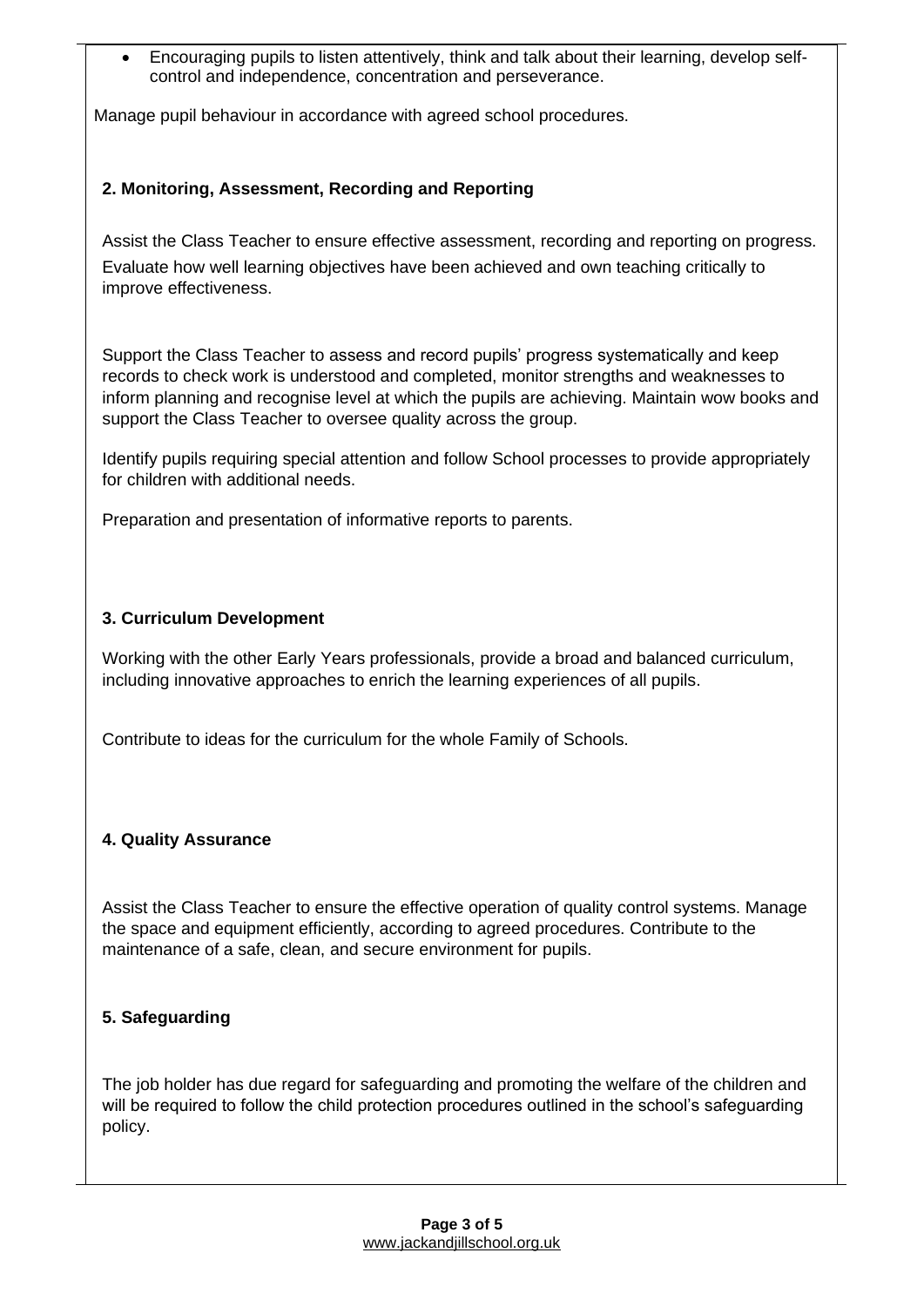#### **6. Other duties**

Undertake home visits and other initiatives to promote effective and smooth transitions both to and from nursery classes and from other settings.

Other duties at an appropriate level may be required. Whilst every effort has been made to explain the main duties and responsibilities of the role, there may be other duties to ensure the success of the school.

#### **What we can offer**

The role gives you the opportunity to maintain and grow your passion for working in an Early Years setting in a high-achieving Family of Schools.

The opportunity to work in Twickenham and be part of a Family of Schools that supports children up to the end of KS2.

#### **Person Specification**

The criteria below will be assessed by the application form (A), lesson (L), interview (I). The tasks will include an observation of a nursery activity/lesson.

| <b>Attributes</b> |                                                                                                                                                                                                                                                                                 | <b>Assessment</b><br><b>Criteria</b> |
|-------------------|---------------------------------------------------------------------------------------------------------------------------------------------------------------------------------------------------------------------------------------------------------------------------------|--------------------------------------|
| Qualifications    | Minimum NVQ Level 3 or equivalent<br>٠<br>Valid First Aid Certificate preferred<br>٠<br>Evidence of up-to-date CPD<br>$\bullet$                                                                                                                                                 | A<br>Α<br>A                          |
| Experience        | At least 3 years relevant experience in a school<br>$\bullet$<br>environment with Early Years Foundation Stage year<br>groups<br>Experience of planning, leading activities and class<br>٠<br>management<br>Excellent behaviour management using appropriate<br>٠<br>strategies | $\overline{A}$<br>A<br>L             |
| Knowledge         | Knowledge of monitoring, assessment, recording and<br>٠<br>reporting on Early Years Foundation Stage pupils<br>Commitment to own continuous CPD                                                                                                                                 | $\mathbf{I}$<br>A, I                 |